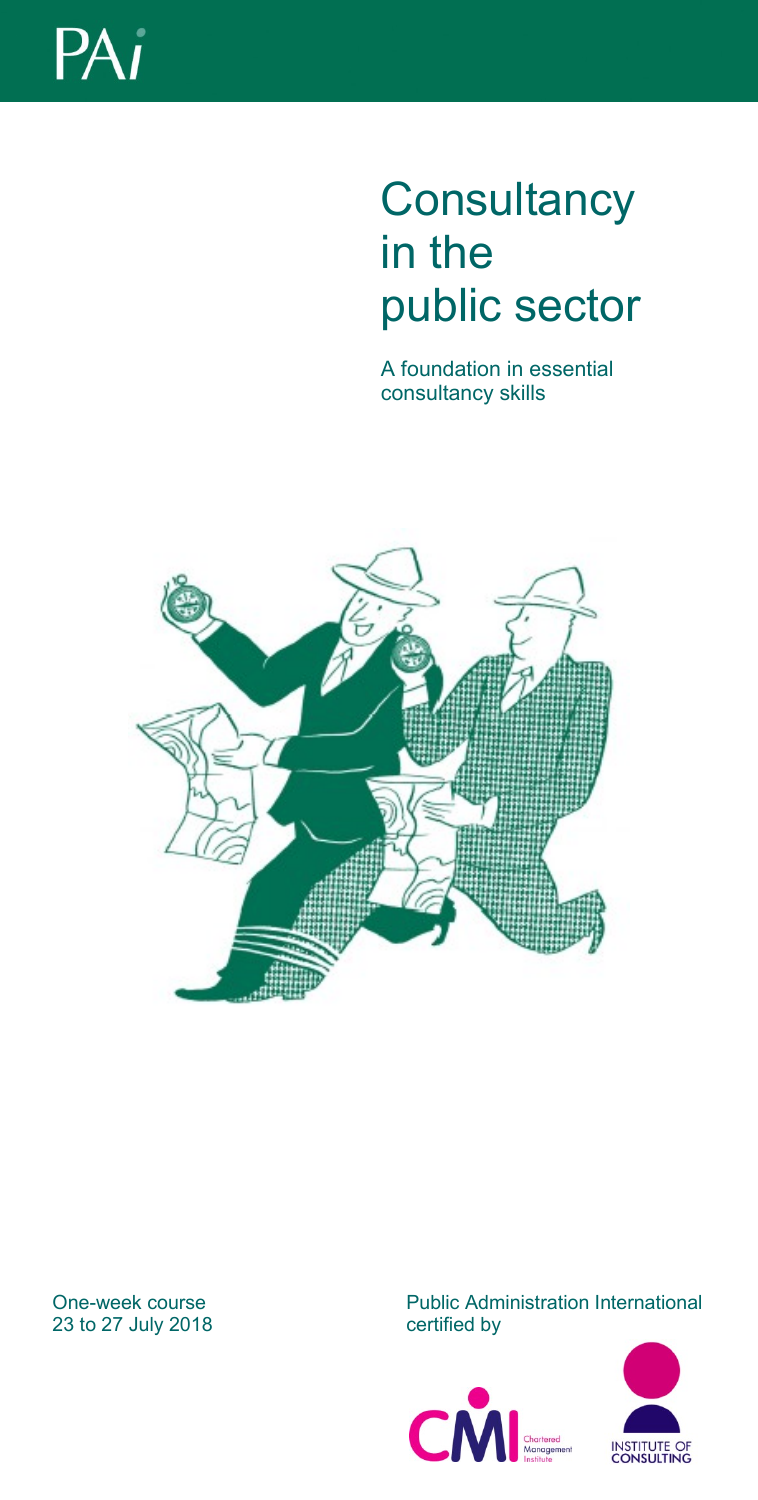#### **About the course**

Demand from the international development agencies for consulting services has grown dramatically over the past 10 years, fuelled partly by the improved quality of national consultants in many countries. This demand for national consultants has also been stimulated by pressure on governments to reorganize, downsize and outsource more government activities. However, there are significant disparities in the ability of countries to meet the growing requirement for national consulting services of the highest standard.

Consultants bring objectivity and fresh insights into an organisation which can transform its performance. The value that consultants can offer to the public sector is immense. Consultants, when used appropriately, can provide considerable benefits for clients ranging from the development of core and specialist skills for individuals to major reviews of organisations, structures and processes.

This course provides an introduction to management consultancy for people considering entering the profession or those who wish to have an understanding of the knowledge and skills needed in this area. It is also useful for organisations who employ consultants to give them an intelligent customer capability. It is particularly targeted at the public sector and towards staff who may be acting as internal consultants within ministries, departments, local authorities and parastatal organisations.

This course leads to the Award in Professional Consulting (APC) and Certificate in Professional Consulting (CPC) – qualifications offered by the Institute of Consulting and awarded by the UK Chartered Management Institute (CMI).

This course is organised by PAI and run by Consultancy and Development International (CDI) which is an Approved CMI Centre for running CMI professional consultancy courses.

The Award and Certificate provide public recognition of achievement of a professional foundation qualification in management consultancy. They also provide a basis for further development to full Certified Management Consultancy (CMC® ) status – an internationally recognised qualification which is also offered by the Institute of Consulting. PAI/CDI can provide further help with this.

To gain the Award you have to successfully complete a post-course written module which takes about 50 hours. The Certificate requires successful completion of a second module. The Course Director will provide you with guidance and mentoring on both of these.

This course is at level 5 of the UK Government's OFQUAL, Regulated Quality Framework (RQF) and can be used to count towards further qualifications.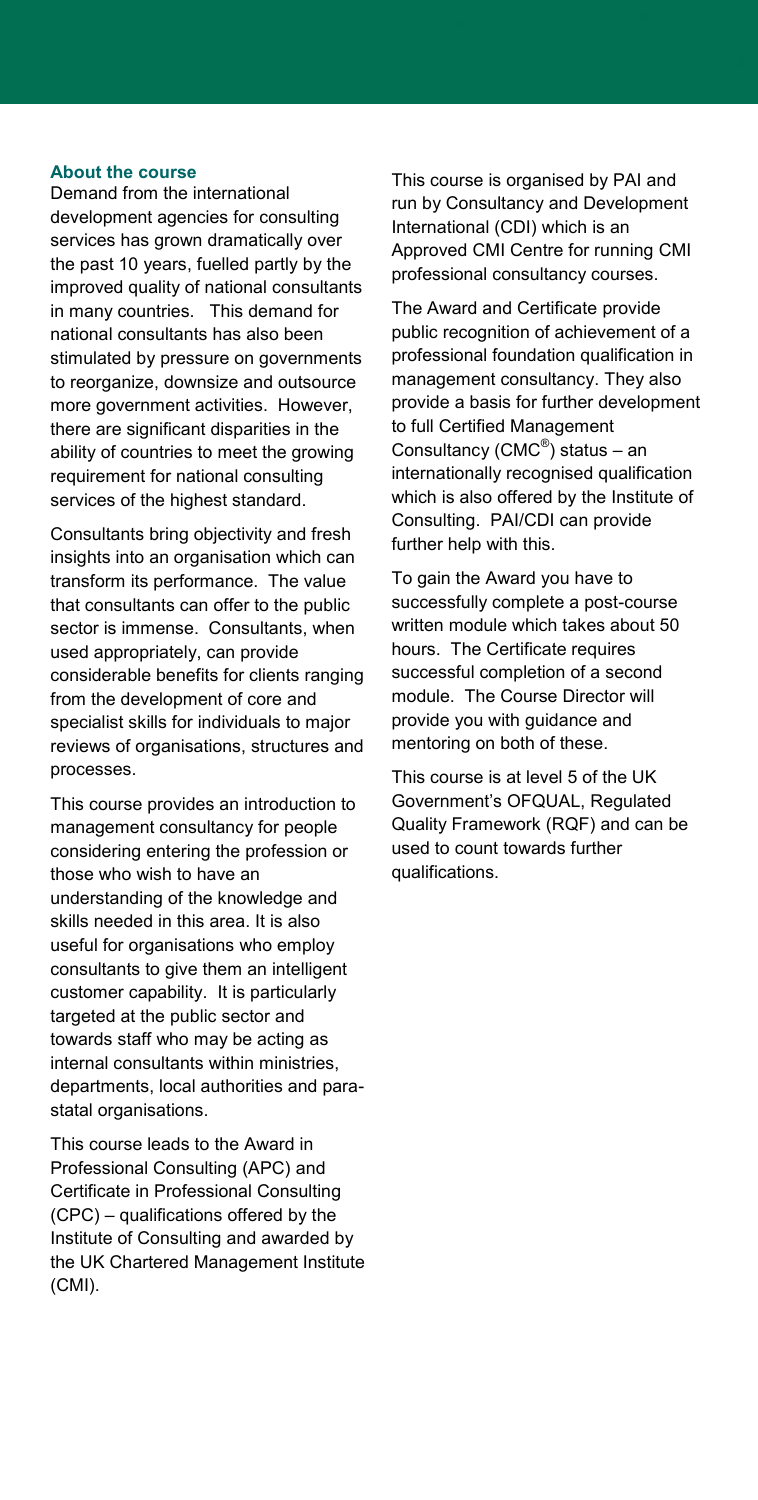#### **Who is it for?**

The course is designed for people wishing to enter the consultancy profession both in the public sector and the private sector – as internal or external consultants. It will also be relevant to existing consultants who may wish to undertake a refresher course, line managers and those in other functions who would like to know the basics of consultancy, those involved in change management programmes and those working for the CMC® award.

### **How participants will benefit**

The course will:

- Prepare you for the APC/CPC qualification and identify you as a qualified practitioner
- Improve your career potential
- Provide an excellent basis for further professional development
- Provide you with the opportunity to develop a personal action plan to develop your organisation's consulting capacity
- Offer a useful background in consultancy for senior managers of any specialisation who may also need to undertake consultancy work
- Provide a useful "refresher" for experienced consultants, including those who may wish to apply for the CMC® award.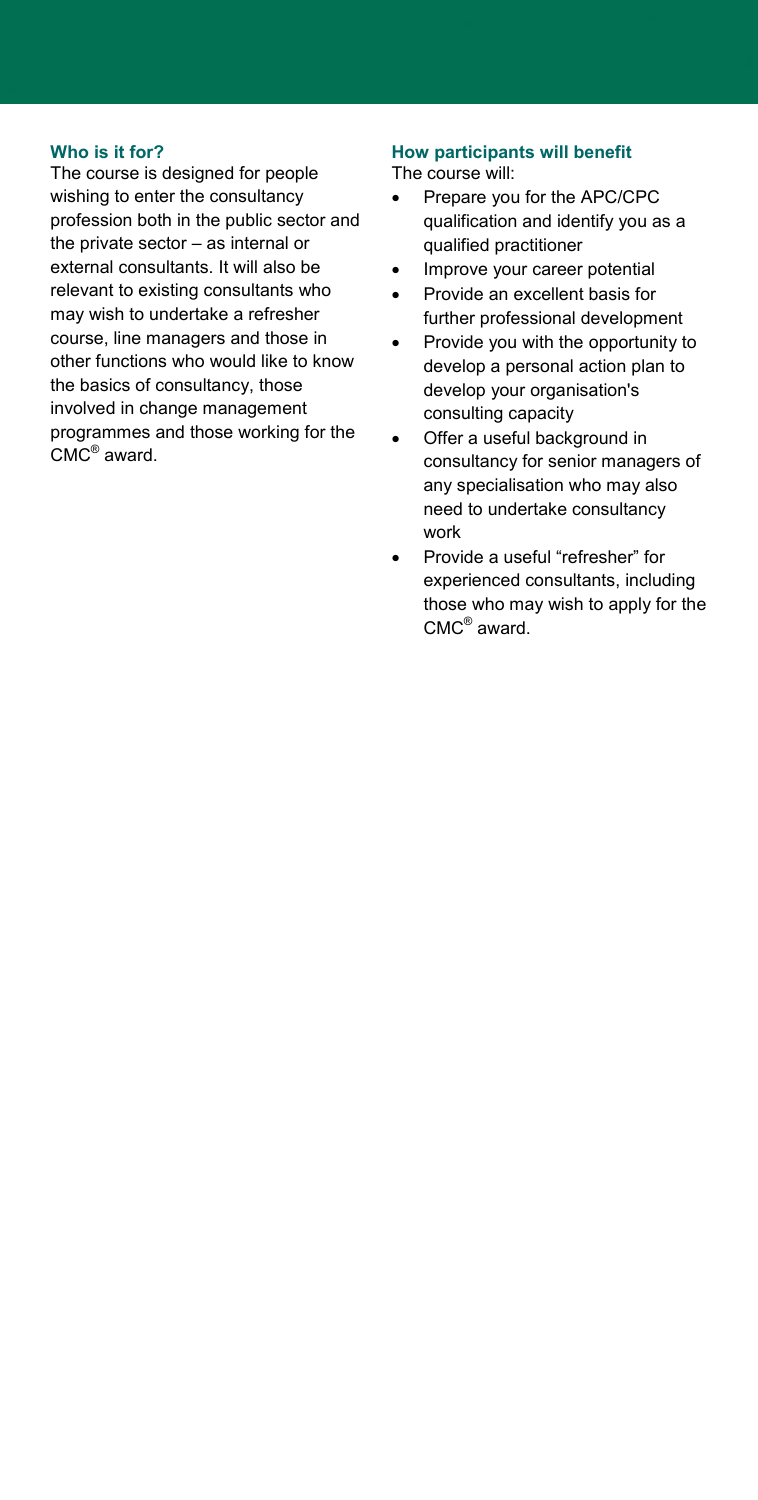#### **What our participants say about this course**

"*The course assisted immensely in broadening my knowledge with regard to tools and techniques used by consultants and communication skills for consultants.*" Josephine Corbette Senior Administrative Officer Government of Dominica

*"Very comprehensive, very relaxed and a good way to learn. Nice location, nice facilities. Good to have a mix of countries/nationalities. Very good interactive delivery style; Tony and PAI clearly demonstrated commitment."* Phil Johnson

Team Leader/Chief Technical Advisor, International Centre for Migration Policy Development (ICMPD), Lebanon

*"The course actually exceeded my expectations in terms of the experience and backgrounds of the other participants. PAI staff were outstanding - both in making arrangements and support while in London."*  Sarah Horrigan, USA

*"The materials have depth and contain all the information required for a foundation level consultancy and refresher course. The delivery is professional and facilitators are on top of their game."*

Felix Ovbude, Former Managing Director of the Eastern Ports, Nigeria

*"This course has reinforced my understanding of concepts and techniques commonly used in consultancy. In addition it has provided me with new ideas and perspectives on how to be an excellent consultant."* Dr Matagialofi Luaiufi, Public Sector Management Consultant, Samoa

*"It was a wonderful learning experience for me. The experience of Tony in facilitation was outstanding and I enjoyed every moment of it."* Professor Joseph Mumba Director, Eastern and Southern African Management Institute (ESAMI) Business School

#### **What the course will cover**

The course covers the basic CMI Professional Consultancy syllabus, including:

- Consultancy role
- Consultancy cycle
- Client relationship
- Communication for consultants
- Effective project delivery
- Structured knowledge, research and analysis
- Consultancy project management
- Risk and risk management of consultancy projects
- Marketing consultancy services
- Bidding for contracts

The course will include lectures and discussions. You will have the opportunity to discuss practical issues affecting your own professional life and to compare and contrast experience with counterparts from different countries. Visits are planned to an internal consultancy unit in a public sector organisation and a private consultancy company.

#### **Location and arrival arrangements**

The course is based in central London. We can arrange travel to and from one of the London airports into central London if you let us have your flight arrival details in good time. The cost of airport transfers is included in the programme fee.

#### **Language**

The course is conducted in English. You will need to have a good working knowledge of the language.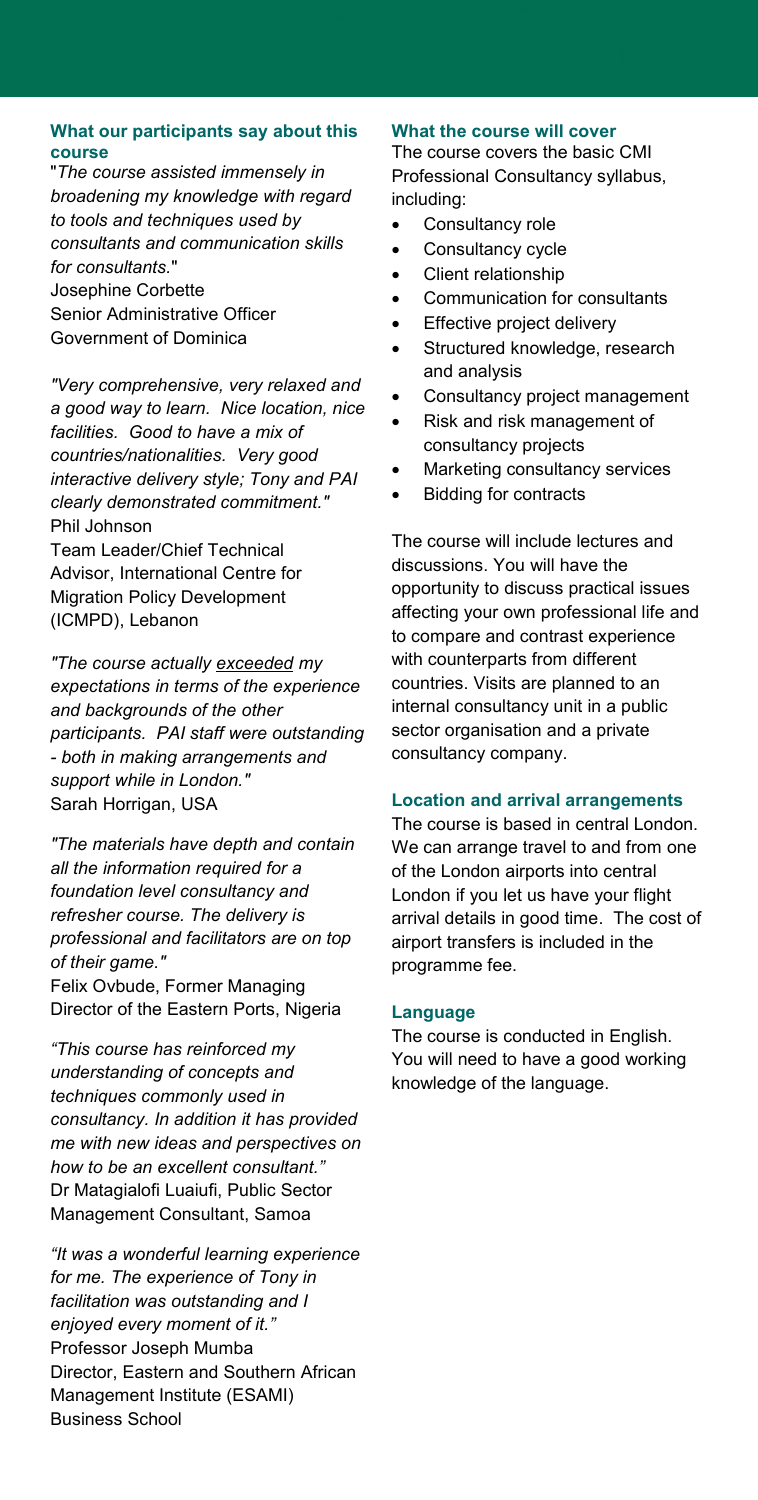#### **Course outline**

|       | <b>AM</b>                                                                                                                         | <b>PM</b>                                                                                                                   |
|-------|-----------------------------------------------------------------------------------------------------------------------------------|-----------------------------------------------------------------------------------------------------------------------------|
| Day 1 | Welcome and introductions<br>Course structure and objectives<br><b>Consultancy environment</b><br>The consultancy profession      | Change management<br>Consultancy cycle and stages<br>Risk management<br>Assessment task 1 and briefing on<br>case study     |
| Day 2 | Review of day 1<br>Report back on task 1<br><b>Client relationship</b><br>Effective project delivery                              | Marketing consultancy services<br><b>Proposal writing</b><br><b>Assessment task 2</b>                                       |
| Day 3 | Review of day 2<br>Report back on task 2<br>Consultancy tools and techniques<br>Practical group exercise                          | Visit to internal consultancy unit in<br>a public sector organisation<br><b>Assessment task 3</b>                           |
| Day 4 | Review of day 3<br>Report back on task 3<br>Communication for consultants:<br>report writing, presentation skills,<br>negotiating | Visit to a consultancy firm<br>Preparation for the assessment<br>task 4                                                     |
| Day 5 | Review of day 4<br>Report back on task 4<br>Presentation about the Institute of<br>Consulting<br>Review tasks 1 to 4              | <b>Review and evaluation</b><br>Briefing on APC/CPC post course<br>modules<br>Presentation of certificates of<br>attendance |

We reserve the right to change the course as necessary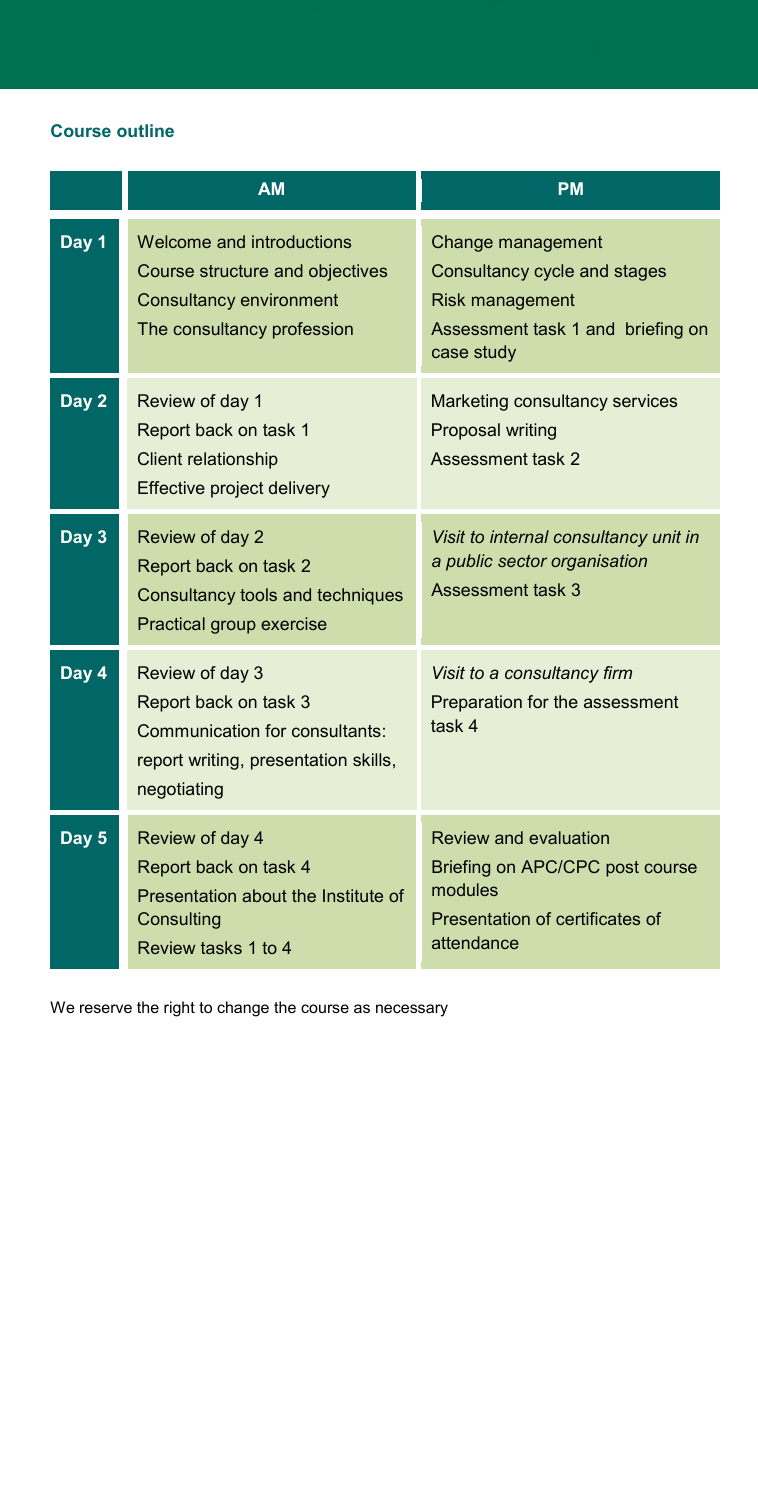#### **Fees**

The fee for the course will be £2,000. It includes tuition, the CMI registration and examination fees for the APC modules, post-course mentoring, travel to and from the airport in London, travel on scheduled visits which form part of the programme<sup>1</sup>, presentation material and other documentation. It also includes an Android tablet and light lunch and refreshments during each working day.

#### **Other costs**

Airfares and daily travel to and from the course venue are not included. The course is non-residential and you are responsible for your accommodation costs. We can help you with booking hotel accommodation so please let us know if you would like us to advise you or make a reservation. We suggest that you should allow approximately £160 per day for a modest standard of hotel (for example, three-star), local travel in the UK, meals (apart from a light lunch on working days) and other incidental expenses.

#### **Value Added Tax**

We do not have to charge UK Value Added Tax (VAT) if you can provide written confirmation from your government or its accredited representative that you are "employed by the government in furtherance of its sovereign activities". In all other cases, we will have to charge VAT (currently 20%) in addition to the fee.

#### **Ways to pay**

You, or your government agency, can pay by bank transfer or by cheque, made payable to Public Administration International. We also accept payment by credit or debit card but there is a surcharge for this way of paying. Please contact us if you would like to pay by credit or debit card.

#### **Discounts**

We offer a 10% reduction on the tuition fee if we receive payment no later than 21 days before the first day of the Additional discounts may be available. Please contact us if you would like to discuss options.

#### **Cancellation**

If you have to cancel your booking, you must let us know in writing and we will acknowledge in writing your cancellation.

#### **Substitutions and transfers**

If you have booked a place on a workshop and are not able to attend, we will accept a substitute at any time without penalty but our normal terms and conditions will apply. Also, it is possible to transfer to a future workshop but only one transfer is permitted. Please get in touch with us and we will advise you about transfers.

*Please see our website for our full terms and conditions [\(http://www.public](http://www.public-admin.co.uk/terms-and-conditions-for-booking/)[admin.co.uk/terms-and-conditions-for](http://www.public-admin.co.uk/terms-and-conditions-for-booking/)[booking/\)](http://www.public-admin.co.uk/terms-and-conditions-for-booking/). If you would prefer a hard copy of our full terms and conditions, please let us know.*

#### **Insurance**

We advise you to arrange travel and health insurance cover before you leave your home country.

#### **Course Director**

The Course Director is Tony Lavender, an Associate Consultant of PAI and the Director of CDI. He has wide consultancy and training experience, both as a Deputy Director of the Civil Service College with special responsibility for consultancy training and with many years' consulting within the public sector. Since 1994 he has provided consultancy and training in the UK and internationally. He is a Fellow of the Institute of Consulting and a Certified Management Consultant. He is a qualified Assessor for the CMC ® award. He has also successfully run this CPC course in the UK, Thailand and Tanzania.

<sup>1</sup> Travel to and from the airport in London and on scheduled visits in the programme are provided at cost.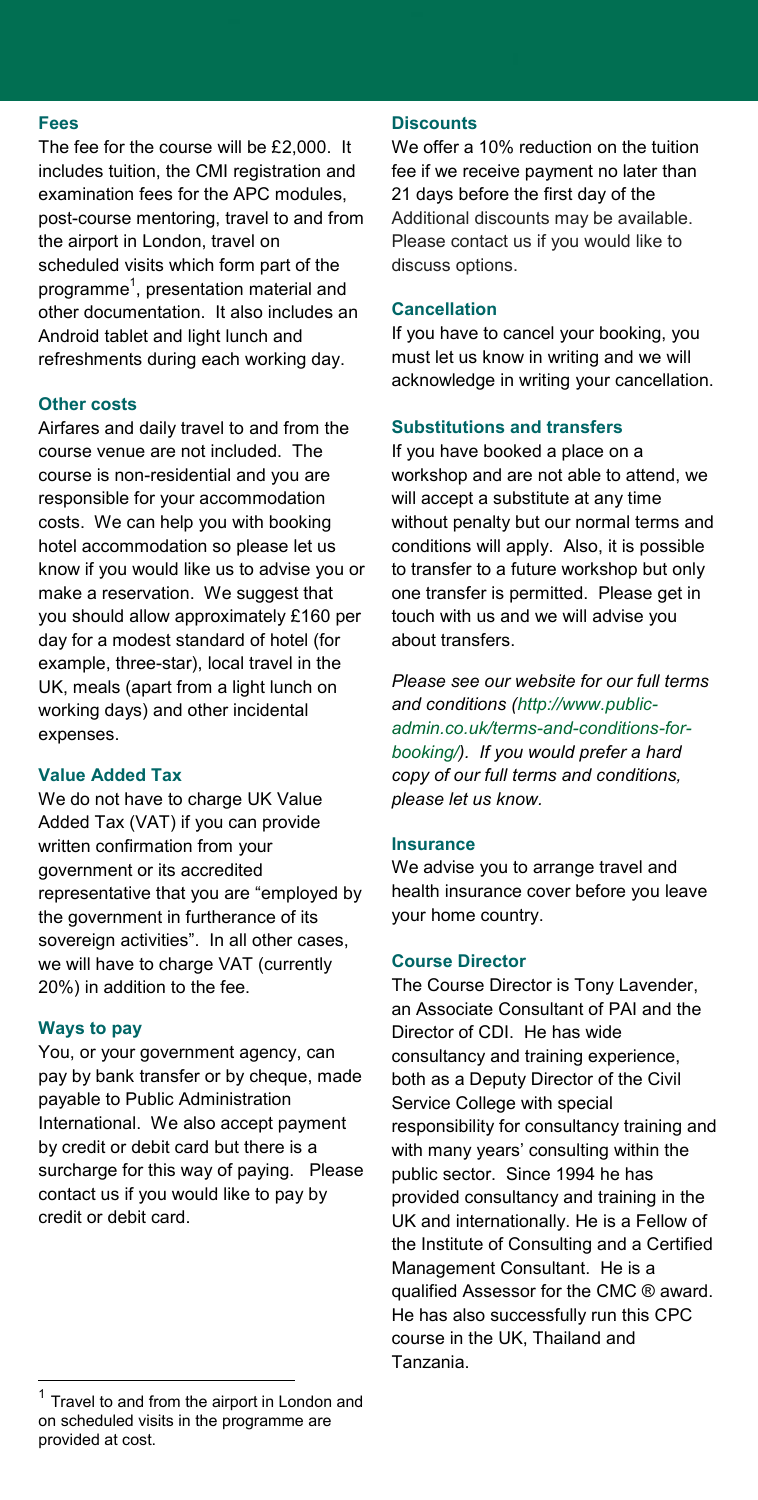#### **Who we are**

PAI (Public Administration International) specialises in management consultancy, training and development services for organisations in, and associated with, the public sector. We provide advice and support for governments going through political, economic, structural and legislative change. Our extensive network of associates includes practitioners, academics and independent consultants. Our key objectives are promoting good governance and good practice. This course is one of a number of specialist professional development workshops designed to meet the needs of the public services worldwide.

We pride ourselves on our:

- High quality, practical advice and support for our clients
- Professionalism and integrity
- Ability to offer excellent value for money
- Sound experience and track record internationally
- Networks and partnerships across the world
- Flexible, collaborative approach
- Friendliness and focus on putting people first.